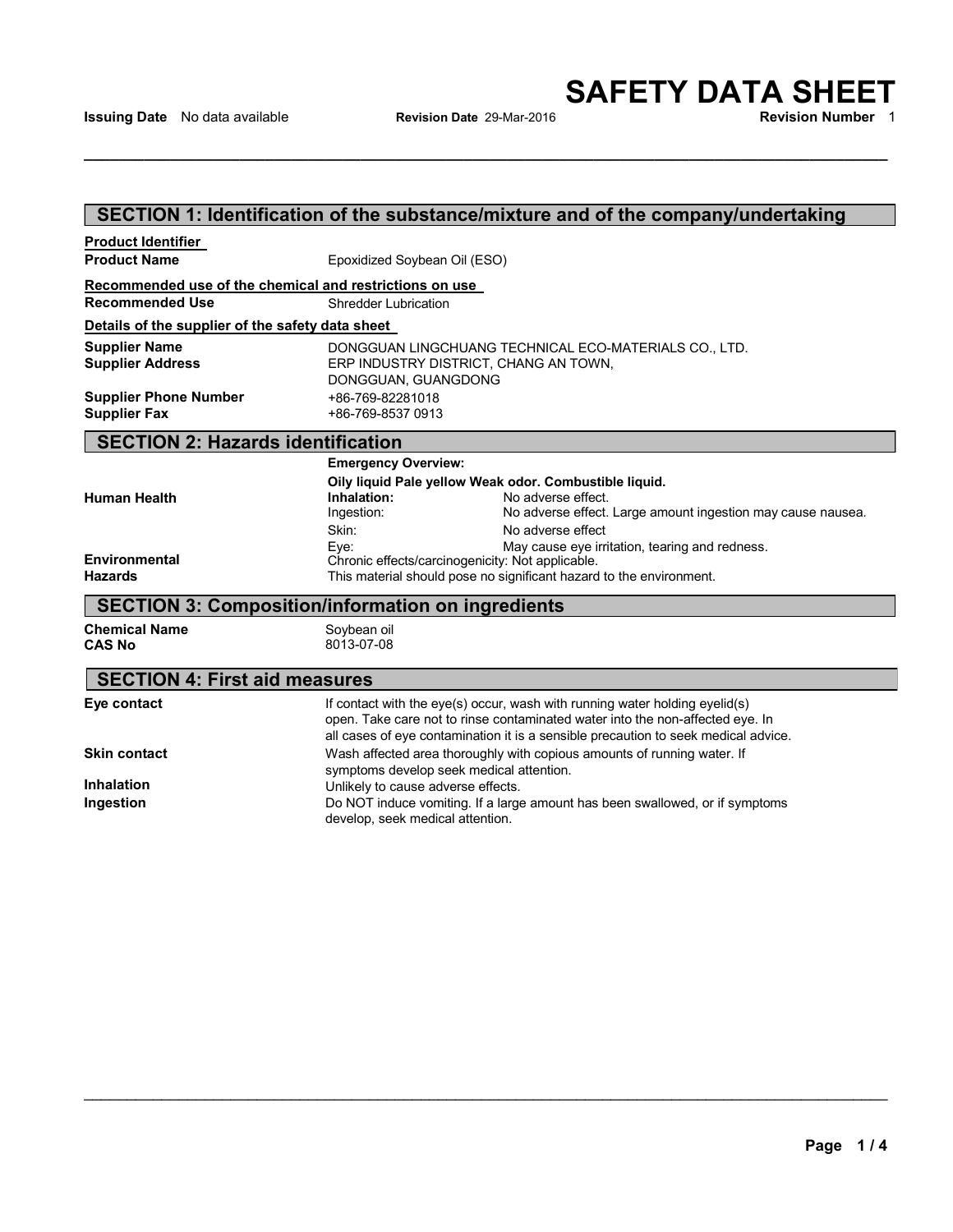## **SECTION 5: Firefighting measures**

| <b>Protective equipment and</b><br>precautions for firefighters | Fire-fighters should wear full protective clothing and self contained<br>breathing apparatus (SCBA) operated in positive pressure mode. |  |  |
|-----------------------------------------------------------------|-----------------------------------------------------------------------------------------------------------------------------------------|--|--|
| <b>Extinguishing Media</b>                                      | Water, foam, carbon dioxide and dry chemicals.                                                                                          |  |  |
| <b>Specific Hazards</b>                                         | Combustible liquid.                                                                                                                     |  |  |
| <b>Hazardous</b><br><b>Combustion Products</b>                  | Oxides of carbon.                                                                                                                       |  |  |
| <b>Other Information</b>                                        | Flash point: 280°C (soybean oil)                                                                                                        |  |  |
|                                                                 | Explosive limits: Not applicable.                                                                                                       |  |  |
|                                                                 | Auto ignition temperature: Not applicable.                                                                                              |  |  |

## **SECTION 6: Accidental release measures**

**Spills & Disposal Remove all sources of ignition. Increase ventilation. Wear appropriate** breathing apparatus and full protective clothing to minimize skin and eye exposure. Do not dilute material but contain. Place inert, non-combustible absorbent material onto the spillage. Collect the material using clean non-sparking tools and place into a suitable labeled container for subsequent disposal. If large quantities of this material enter the waterways contact the Environmental Protection Authority, or your local Waste Management Authority.

## **SECTION 7: Handling and storage**

**Handling**

into contact with this material maintain high standards of personal hygiene<br>in washing hands prior to orting dripking or going to the teilot. Build up Repeated or prolonged contact with this material should be avoided in order to lessen the possibility of skin disorders. It is essential that all who come ie. washing hands prior to eating, drinking or going to the toilet. Build-up of mists in the working atmosphere must be prevented. Misuse of empty containers can be hazardous. Do not cut, weld, heat or drill containers. Residue may ignite with explosive violence if heated sufficiently. Do not pressurize or expose to open flame or heat. Keep container closed and bung in place.

**Storage**

Store in a cool, dry, well ventilated area, away from sources of ignition and out of direct sunlight. Keep containers closed when not in use. Store in suitable, labeled containers.

\_\_\_\_\_\_\_\_\_\_\_\_\_\_\_\_\_\_\_\_\_\_\_\_\_\_\_\_\_\_\_\_\_\_\_\_\_\_\_\_\_\_\_\_\_\_\_\_\_\_\_\_\_\_\_\_\_\_\_\_\_\_\_\_\_\_\_\_\_\_\_\_\_\_\_\_\_\_\_\_\_\_\_\_\_\_\_\_\_\_\_\_\_

## **SECTION 1: Identification of the substance/mixture and of the company/undertaking SECTION 8: Exposure controls/personal protection**

| <b>Exposure Limits</b>        | No exposure standards are available for this product.                                                                                 |  |  |  |
|-------------------------------|---------------------------------------------------------------------------------------------------------------------------------------|--|--|--|
| <b>Respiratory Protection</b> | No respiratory protection should be needed.                                                                                           |  |  |  |
| <b>Eve Protection</b>         | Generally not required. If there is a potential for exposure to vapors which<br>could cause injury to the eye, wear chemical goggles. |  |  |  |
| <b>Hand Protection</b>        | Not required.                                                                                                                         |  |  |  |
| <b>Body Protection</b>        | Not required.                                                                                                                         |  |  |  |
| Eng. Controls                 | Provide general and/or local exhaust ventilation.                                                                                     |  |  |  |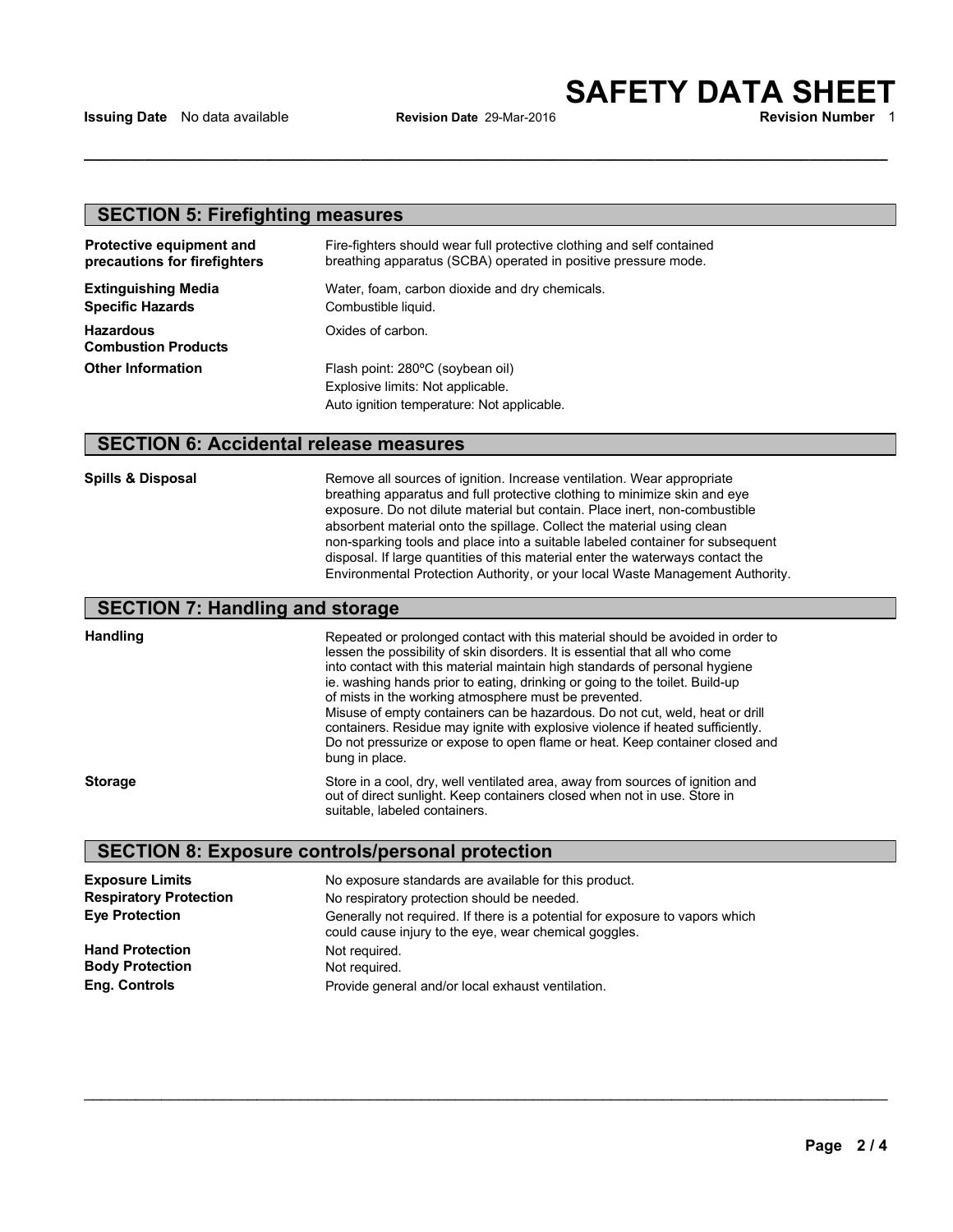## **SECTION 9: Physical and chemical properties**

| Appearance                    | Oily liquid Pale yellow Weak odor           |  |  |  |
|-------------------------------|---------------------------------------------|--|--|--|
| <b>Solubility in Water</b>    | Floats on water. $0.01\%$ (20 $^{\circ}$ C) |  |  |  |
| <b>Boiling Point (0.5Kpa)</b> | $150^{\circ}$ C                             |  |  |  |
| pH Value                      | $<=0.8$                                     |  |  |  |
| <b>Vapor Pressure</b>         | Not applicable                              |  |  |  |
| <b>Vapor Density</b>          | $0.982 - 1.002$                             |  |  |  |
| $(Air=1)$                     |                                             |  |  |  |
| <b>Flash Point</b>            | 280°C (soybean oil)                         |  |  |  |
| Volatility                    | < 0.15                                      |  |  |  |
| lodine value                  | $\leq 3.0$                                  |  |  |  |
| <b>Epoxy value</b>            | $>= 6.0$                                    |  |  |  |

# **SECTION 10: Stability and reactivity**

**Stability Hazardous Polymerization Materials to Avoid Hazardous Decomposition Products**

Stable under normal conditions. Will not occur. None known, avoid contact with reactive chemicals. Unknown.

# **SECTION 11: Toxicological information**

| Inhalation:                 | No.                                   |  |  |  |
|-----------------------------|---------------------------------------|--|--|--|
| Ingestion:                  | No.                                   |  |  |  |
| Skin:                       | No.                                   |  |  |  |
| Eye:                        | No.                                   |  |  |  |
| <b>Effects of long-term</b> | No.                                   |  |  |  |
| (chronic) exposure          |                                       |  |  |  |
| <b>Sensitivity</b>          | No data available for this substance. |  |  |  |
|                             |                                       |  |  |  |

## **SECTION 12: Ecological information**

**Environ. Protection Prevent this material from entering waterways**, drains, sewers.

\_\_\_\_\_\_\_\_\_\_\_\_\_\_\_\_\_\_\_\_\_\_\_\_\_\_\_\_\_\_\_\_\_\_\_\_\_\_\_\_\_\_\_\_\_\_\_\_\_\_\_\_\_\_\_\_\_\_\_\_\_\_\_\_\_\_\_\_\_\_\_\_\_\_\_\_\_\_\_\_\_\_\_\_\_\_\_\_\_\_\_\_\_

### **SECTION 1: Identification of the substance/mixture and of the company/undertaking SECTION 13: Disposal considerations**

**Waste Disposal If the material as supplied becomes a waste, incinerate or landfill in** accordance with local, state, and federal laws and regulations. Contact your local or state environmental agency for specific rules.